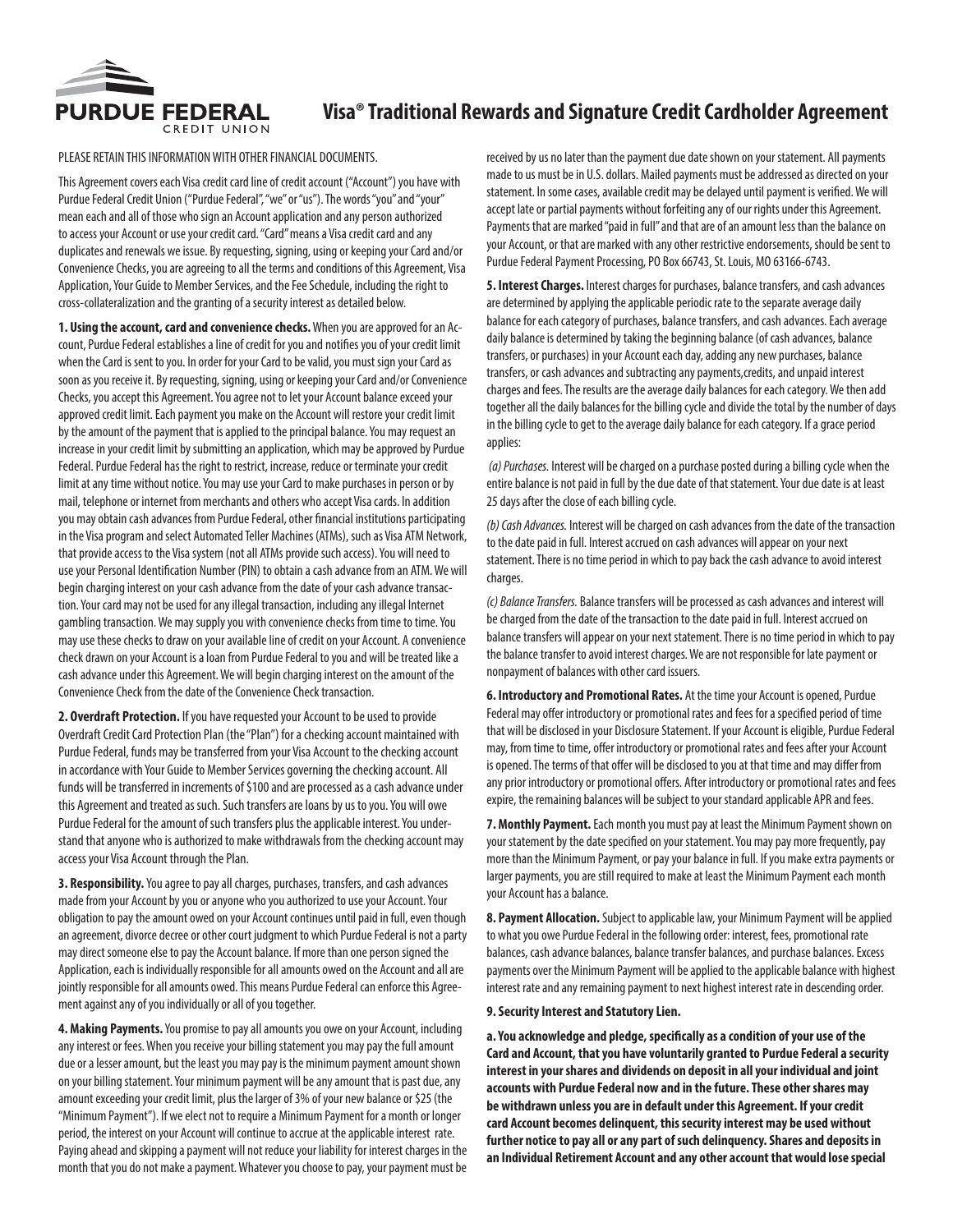

**tax treatment under state or federal law if given as security are not subject to the security interest you give in your shares and deposits.**

**b. You also acknowledge and pledge to Purdue Federal a security interest in the collateral securing any other loan(s) that you have with us now and in the future, including any type of change or increase, and any proceeds from the sale of such collateral and of insurance thereon, not to exceed the unpaid balance of this loan. This security interest in collateral securing other loans does not apply to any loan(s) on your primary residence.**

**c. Military Lending Act Partial Exception: If you or your dependents are expressly covered and entitled to the protections provided by the Military Lending Act then NO PLEDGE OF SHARES OR LIEN ON SHARES APPLIES EXCEPT FOR A SHARED SECURED CREDIT CARD FOR WHICH YOU EXECUTE A SEPARATE SHARE SECURED VISA® AGREEMENT. Any provisions of the Agreement (below) that address the items expressly excepted in any section to the contrary also do not apply to such Loans.**

**10. Default.** You will be in default if a) you fail to make any Minimum Payment or other required payment by the date it is due; b) you violate any terms of this Agreement or fail to perform any of your obligations under this Agreement; c) your ability to repay is materially reduced by a change in your employment, by an increase in your obligations, by bankruptcy or insolvency proceedings involving you, or by your death or incapacity; d) you make any false or misleading statements in any credit applications or credit update; e) Purdue Federal, in its sole discretion, feels insecure and has a good faith belief that your ability to repay is impaired or you use your Account in a manner that may expose Purdue Federal to a risk of loss; or f) you use or authorize the use of your Card to make or facilitate any illegal transaction. When you are in default, Purdue Federal has the right to close your Account to future purchases, cash advances, and balance transfers, to cancel or inactivate your Card, and to demand immediate payment of your entire Account balance (after giving you any notice and opportunity to cure the default if required by applicable law). If immediate payment is demanded, you will continue to pay interest at the periodic rate charged before default, until what you owe has been paid and any collateral given as security will be applied toward what you owe or sold pursuant to law. To the extent permitted by law, you will also be required to pay Purdue Federal's collection expenses, including court costs and reasonable attorneys' fees.

**11. Liability for Unauthorized Use.** Your Purdue Federal Visa offers Zero Liability for unauthorized use on your credit card, unless you were negligent in the handling of your account or card or PIN. To obtain the "zero liability" status you must report any unauthorized use of your Account immediately. There may also be limited liability in certain commercial card transactions or any other transaction not processed by Visa. If you notice the loss or theft of your Card or possible unauthorized use of your Card or Account, you should notify us immediately by calling 800.627.3328, email us at mbrservice@purduefed.com or write to PO Box 1950, West Lafayette, IN 47996-1950.

**12. Use of Card for Illegal or Risky Transactions.** It is your responsibility to comply with all laws when using your Card and Account. You agree to hold us harmless for any damages or other liability arising from a transaction initiated by you or your authorized user for the purpose of conducting an illegal activity. We reserve the right to decline the authorization of transactions for activities we believe may violate law or pose significant risk to us or our members.

**13. Visa Account Updater (VAU).** VAU is an account updating service in which your card is automatically enrolled. When your card(s) expire, are lost or stolen and new cards are issued, the service may update relevant card data (Card numbers and expiration dates) to appropriate merchants who participate in an effort to facilitate uninterrupted processing of your recurring charges. The service provides updates to a Visa® database only. The database is accessed by those qualified merchants seeking your account information after you have requested they process a recurring payment or payments. This service is provided as a free benefit to you. If at any time you wish to opt-out of the VAU service, opt back-in, or if you have any questions, please call 800.627.3328.

**14. Changing or Terminating Your Account.** Purdue Federal may change the terms of this Agreement from time to time after giving you advance notice as required by law. Your use of the Card after receiving notice of a change will indicate your agreement to the change. To the extent the law permits, and indicated in the notice to you, the change will apply to your existing Account balance as well as to future transactions. Either you or Purdue Federal may terminate this Agreement at any time, but termination by you or Purdue Federal will not affect your obligation to pay the Account balance plus any interest, fees and other charges you owe under this Agreement. The Cards you receive remain the property of Purdue Federal and you must recover and surrender to Purdue Federal all Cards upon request or upon termination of this Agreement whether by you or Purdue Federal. If you choose not to accept any future change of these terms, your credit limit will be removed and your Minimum Payment will be calculated based on a five-year amortization schedule. To opt out of a future change to these terms, Purdue Federal requires written notice by electronic mail to mbrservice@purduefed.com or by postal mail to PO Box 1950, West Lafayette, IN 47996-1950.

**15. Consumer Reporting Agencies.** Purdue Federal may report information about your Accounts to credit bureaus. Late payments, missed payments, or other defaults on your Account may be reflected in your credit report. We may also access your credit report for any permissible purpose under the Fair Credit Reporting Act, including periodic reviews of your creditworthiness, collections, and future credit line increases.

**16. Returns and Adjustments.** Merchants and others who honor the Card may give credit for returns or adjustments, and they will do so by sending Purdue Federal an electronic credit, which will be posted to your Account. If your credits and payments exceed what you owe Purdue Federal, the amount will be credited to your Account. Any credits exceeding your balance will be transferred to your savings account within 30 days.

**17. Foreign Transactions.** Purchases and cash advances made in foreign countries and foreign currencies will be billed to you in U.S. dollars. The conversion rate to U.S. dollars will be made in accordance with the operating regulations for international transactions established by Visa U.S.A. The conversion rate to U.S. dollars will be a rate selected by Visa from the range of rates available in wholesale currency markets for the applicable central processing date, which may vary from the rate Visa itself receives, or the governmentmandated rate in effect for the applicable central processing date, in each instance,. Traditional Card holders will be charged an International Service Assessment (ISA) fee, up to 1% of the foreign transaction amount based on whether the transaction is processed in U.S. dollars or converted to U.S. dollars. All transactions, including online transactions, that may have been originated by the cardholder in the U.S., but are processed by a foreign merchant are subject to this fee. You may not receive prior notification from the merchant that your transaction is processed overseas. The ISA fee is waived for Signature Card holders.

**18. Merchant Disputes.** Purdue Federal is not responsible for the refusal of any merchant or financial institution to honor the Card.

**19. Effect of Agreement.** This Agreement is the contract that applies to all transactions on your Account even though the sales, cash advances, credit or other slips you sign or receive may contain different terms. You agree to all the terms and charges contained in this Agreement.

**20. No Waiver.** Purdue Federal can delay enforcing any of its rights any number of times without losing these rights.

**21. Statements and Notices.** You will receive a statement each month showing transactions on your Account. Statements and notices will be mailed to you at your physical address or posted to Online Banking if you have enrolled in electronic statements. Enrollment in electronic statements for your primary share savings account applies to this Account.. Notice sent to any one of you will be considered a notice to all. **You consent to your Credit Card Account statement being included in the mailing of the primary share savings account statement even if all owners on the primary savings are not signers on this loan or authorized users of the Card.** Statements may not be generated when there are no transactions on the Account in that month. It is your responsibility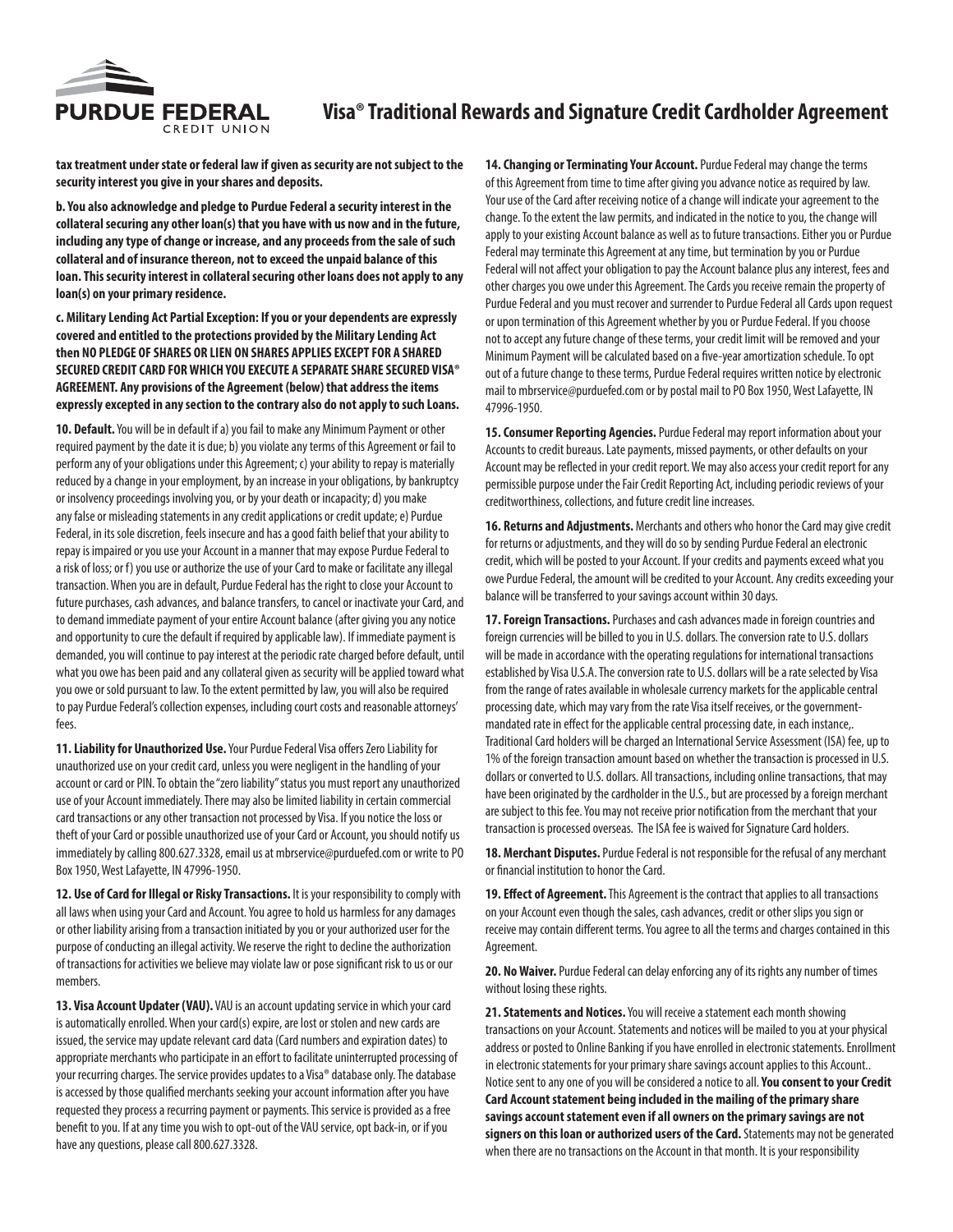

to notify Purdue Federal upon a change of address—electronic mail or postal mail. You understand and agree that statements are made available to you on the date they are mailed to you or the date on which email notification advising that your statement is available is sent. If you fail to receive a statement you agree to notify us within fourteen (14) days of the time you regularly receive a statement.

**22. Other Fees.** Fees that apply will be added to your Account on the monthly statement for the billing cycle in which they are incurred, as follows:

a) Late Payment Fee– A late fee in the amount of \$25 or the Minimum Payment due rounded to the whole dollar, whichever is less, will be charged if we do not receive your minimum payment on or before the payment due date as noted on your statement.

b) Returned Payment Fee – A fee up to \$25 will be charged if you (i) make a payment on your Account with a check, draft, negotiable order of withdrawal, ACH, external transfer, or similar payment drawn on a depository institution and such payment is not paid or is dishonored by that financial institution, or (ii) issue a Convenience Check which causes you to exceed your approved credit limit.

 c) Statement Copy – A \$5 fee will be charged for any copy of a statement that you request from Purdue Federal. For a copy of an original sales slip requested from Visa, you will be charged their applicable fee.

The charges and Fees will be treated by Purdue Federal as an adjustment to the Account balance and will not be subject to an interest charges; however, we may choose to waive any of the interest charges or fees described in this Agreement or the Fee Schedule from time to time.

**23. Savings Account Required.** All Purdue Federal Account owners must have an open savings account with a \$5.00 minimum balance. If you do not have a savings account, one will be opened for you at the time of your credit card application approval. If your balance is less than \$5.00, your Card may be charged with a purchase transaction to bring your balance to the minimum.

**24. Personal Identification Number (PIN).** Upon request we will furnish you with a Personal Identification Number (PIN). You agree to keep the PIN confidential. You also agree that use of the PIN and Card to obtain a cash advance or make a purchase constitutes your signature for purposes of such transactions.

**25. How We May Contact You.** You expressly agree that to service your Account or to collect any amounts you may owe Purdue Federal, we or authorized parties may call you and send text messages to you. We may use pre-recorded/artificial voice messages or an automatic dialing device to contact you at any telephone number associated with your account, including mobile telephone numbers, all of which could result in charges to you. You also expressly consent that we may send email messages regarding your Account to any email address that you have provided to us.

**26. Optional Insurance.** We may have offered credit life, accident, health, or loss-of income insurance at the time you applied for your Account. This insurance is not required to have an Account or Card with us.

**27. Inactive Accounts.** Accounts with expired Cards that have no activity for a period of 24 months will be closed. You will forfeit any accrued rewards points with this Card or Account when the Account is closed.

**28. Rewards.** Your credit card purchases are eligible to earn rewards points that never expire while the Account is open. Full rewards terms and conditions were provided to you at Account opening or as they were updated and are available at our website www.purduefed. com.

**29. Skip Payment Option.** At our option, we may offer you the opportunity to not make a Minimum Payment during certain designated billing cycles ("Skip Payment Period"). If you do not make your Minimum Payments as provided in this Agreement during the Skip Payment Period, you understand that we will continue to apply interest charges to your Account. Beginning with the billing cycle following an allowed Skip Payment Period, all other provisions of this Agreement will apply. We have no obligation to accept your application for

any Skip Payment Period offered, and you authorize us to investigate your creditworthiness including obtaining consumer credit reports. We may charge you an application processing fee of \$35 for each Skip Payment Period that we may offer to cover our costs of investigating your qualifications for this extension, including but not limited to the costs associated with researching your creditworthiness. You agree that we may amend the fee from time to time and by applying you consent to the applicable fee.

**30. Military Lending Act.** Federal law provides important protections to members of the Armed Forces and their dependents relating to extensions of consumer credit. In general, the cost of consumer credit to a member of the Armed Forces and his or her dependent may not exceed an annual percentage rate of 36 percent. This rate must include, as applicable to the credit transaction or account: The costs associated with credit insurance premiums; fees for ancillary products sold in connection with the credit transaction; any application fee charged (other than certain application fees for specified credit transactions or accounts); and any participation fee charged (other than certain participation fees for a credit card account). For more information, please contact Purdue Federal at 800.627.3328.

#### **Your Billing Rights: Keep This Document for Future Use**

This notice contains important information about your rights and our responsibilities under the Fair Credit Billing Act.

### **What to Do If You Find a Mistake on Your Statement.**

If you think there is an error on your statement, write to us at:

Purdue Federal Credit Union PO Box 1950 West Lafayette, IN 47996-1950

Or email us at mbrservice@purduefed.com

In your letter, give us the following information:

- Account information: Your name and account number.,
- Dollar amount: The dollar amount of the suspected error.
- Description of problem: If you think there is an error on your bill, describe what you believe is wrong and why you believe it is a mistake.

You must contact us:

- Within 60 days after the error appeared on your statement.
- At least 3 business days before an automated payment is scheduled, if you want to stop payment on the amount you think is wrong.

You must notify us of any potential errors in writing. You may call us, but if you do we are not required to investigate any potential errors and you may have to pay the amount in question.

### **What Will Happen After We Receive Your Letter.**

When we receive your letter, we must do two things:

- 1. Within 30 days of receiving your letter, we must tell you that we received your letter. We will also tell you if we have already corrected the error.
- 2. Within 90 days of receiving your letter, we must either correct the error or explain to you why we believe the bill is correct.

While we investigate whether or not there has been an error:

- We cannot try to collect the amount in question, or report you as delinquent on that amount.
- The charge in question may remain on your statement, and we may continue to charge you interest on that amount.
- While you do not have to pay the amount in question, you are responsible for the remainder or your balance.
- We can apply any unpaid amount against your credit limit.
- After we finish our investigation, one of two things will happen:
- If we made a mistake: You will not have to pay the amount in question or any interest or other fees related to that amount.
- If we do not believe there was a mistake: You will have to pay the amount in question, along with applicable interest and fees. We will send you a statement of the amount you